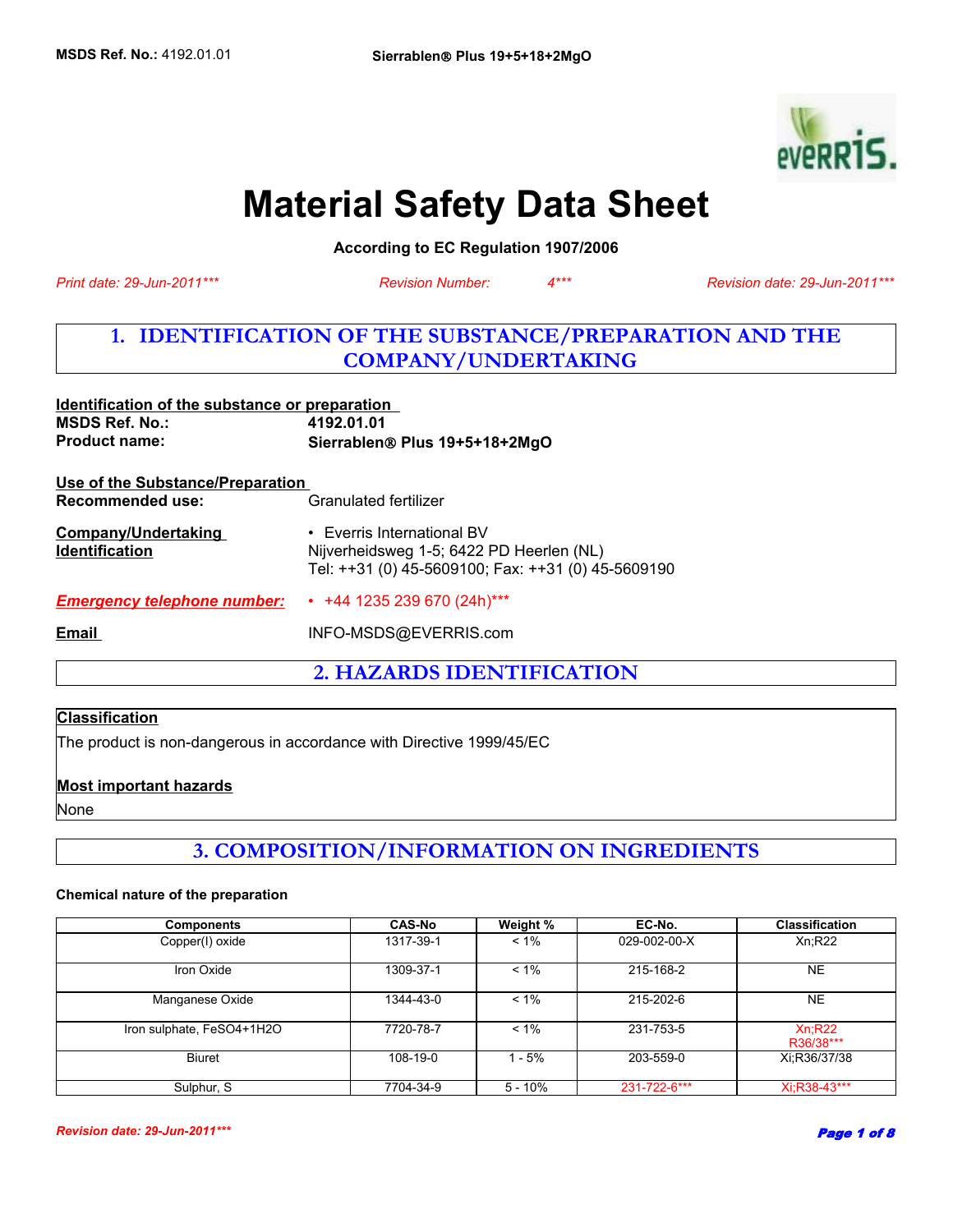| <b>Components</b>                      | <b>CAS-No</b> | Weight % | EC-No.    | <b>Classification</b>           |
|----------------------------------------|---------------|----------|-----------|---------------------------------|
| Copper sulphate, CuSO4                 | 7758-98-7     | $< 1\%$  | 231-847-6 | N:R50/53<br>Xi:R36/38<br>Xn;R22 |
| Manganese sulphate, MnSO4              | 7785-87-7     | $< 1\%$  | 232-08-99 | N:R51/53<br>Xn:R48/20/22        |
| Calcium sulphate dihydrate, CaSO4+2H2O | 10101-41-4    | $1 - 5%$ | 231-900-3 | <b>NE</b>                       |
| Magnesium oxide, MgO                   | 1309-48-4     | - 5%     | 215-171-9 | <b>NE</b>                       |

#### *NE = Non-Established*

### *For the full text of the R phrases mentioned in this Section, see Section 16*

| <b>4. FIRST AID MEASURES</b> |                                                                                                                                                                                                                                                                                                           |  |
|------------------------------|-----------------------------------------------------------------------------------------------------------------------------------------------------------------------------------------------------------------------------------------------------------------------------------------------------------|--|
| <b>General advice:</b>       | If you feel unwell, seek medical advice (show the label where possible).                                                                                                                                                                                                                                  |  |
| Ingestion:                   | Do not induce vomiting without medical advice. If a person vomits when lying on his<br>back, place him in the recovery position. Never give anything by mouth to an<br>unconscious person. In case of respiratory difficulties practice oxygenotherapy.<br>Possible symptoms are nausea and/or vommiting. |  |
| Inhalation:                  | In case of shortness of breath, give oxygen. Possible symptoms are coughing and/or<br>dyspnoea. Move to fresh air. If symptoms persist, call a physician.                                                                                                                                                 |  |
| <b>Skin contact:</b>         | If a person feels unwell or symptoms of skin irritation appear, consult a physician.                                                                                                                                                                                                                      |  |
| Eye contact:                 | Rinse thoroughly with plenty of water, also under the eyelids. If eye irritation persists,<br>consult a specialist.                                                                                                                                                                                       |  |

### **5. FIRE-FIGHTING MEASURES**

#### **Suitable extinguishing media:**

Coordinate fire extinguishing measures to fire in surrounding area.

#### **Unsuitable extinguishing media:** Not applicable\*\*\*

#### **Special exposure hazards arising from the substance or preparation itself, its combustion products, or released gases:**

Thermal decomposition can lead to release of irritating gases and vapours.

#### **Special protective equipment for firefighters:**

Wear self contained breathing apparatus for fire fighting if necessary.

#### **6. ACCIDENTAL RELEASE MEASURES**

#### **Personal precautions:**

Ensure adequate ventilation. Avoid dust formation. Use personal protective equipment. Wear personal protective equipment.

#### **Environmental precautions:**

Prevent product from entering drains. Do not contaminate surface water.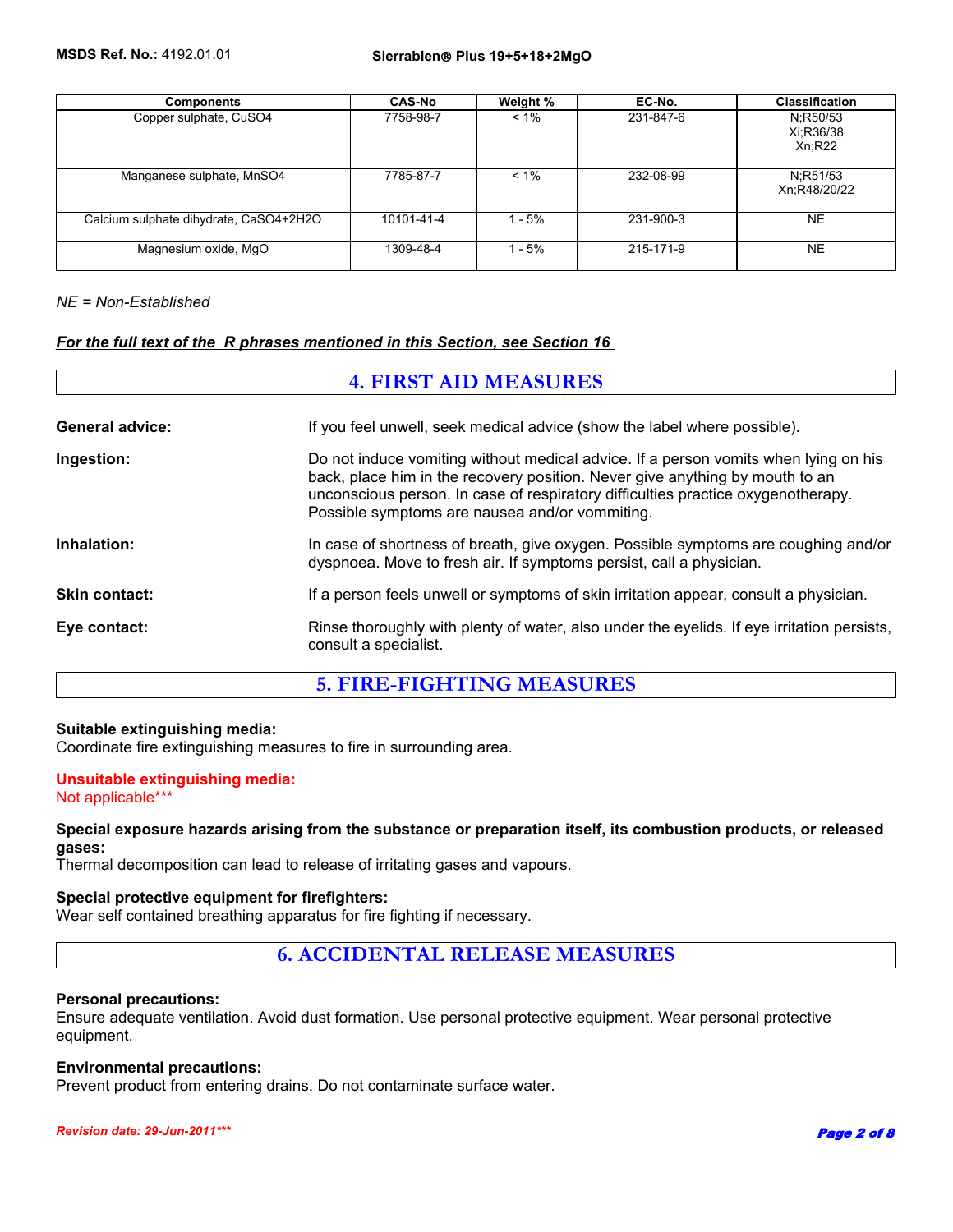#### **Methods for cleaning up:**

Shovel or sweep up. Do not create a powder cloud by using a brush or compressed air. Prevent product from entering drains.

### **7. HANDLING AND STORAGE**

#### **Handling:**

**Storage:**

**Technical measures/precautions:** No special technical protective measures required.

**Safe handling advice:** Keep away from open flames, hot surfaces and sources of ignition.

**Technical measures/storage conditions:** Keep away from heat and sources of ignition. Keep away from food, drink and animal feeding stuffs. For quality reasons: Keep out of reach of direct sunlight, store under dry conditions, partly used bags should be closed well. Keep at temperatures between 0 °C and 40 °C .

**Incompatible products:** Not applicable **Specific use(s):** Granulated fertilizer.

### **8. EXPOSURE CONTROLS / PERSONAL PROTECTION**

| <b>Engineering measures to reduce exposure:</b> |  |  |  |
|-------------------------------------------------|--|--|--|
|-------------------------------------------------|--|--|--|

**Occupational exposure controls**

#### **Personal protective equipment**

#### **Exposure limit values**

*Copper(I) oxide*

#### *Iron Oxide*

**Finland - Occupational Exposure Limits - 8 hour** 5 mg/m<sup>3</sup> TWA **France INRS (VME)** 5 mg/m<sup>3</sup> VME **Germany (DFG) - MAK** 1.5 mg/m<sup>3</sup> MAK

**Ensure adequate ventilation.** 

**Respiratory protection:** Not applicable. **Hand protection: EXECUTE:** PVC or other plastic material gloves. **Eye/face protection** Safety glasses. **Skin and body protection:** Usual safety precautions while handling the product will provide adequate protection against this potential effect. **Hygiene measures Follow good housekeeping practices. When using, do not all the state of the Follow good housekeeping practices. When using, do not** eat, drink or smoke. Keep away from food, drink and animal feeding stuffs. **Belgium - 8 Hr VLE** 5 mg/m<sup>3</sup> TWA  **Germany (DFG) - MAK Czech Republic OEL**  $= 10.0 \text{ mg/m}^3 \text{ TWA}$  $0.1$  mg/m $3$  MAK **Sweden - OEL - 8 Hour COMPUTER 1999 12 MM** 0.2 mg/m<sup>3</sup> LLV 1 mg/ $\overline{m}^3$  LLV **UK EH40 WEL:** 0.2 ppm TWA 1 mg/m³ TWA **Finland - Occupational Exposure Limits - 8 hour** 1 mg/m<sup>3</sup> TWA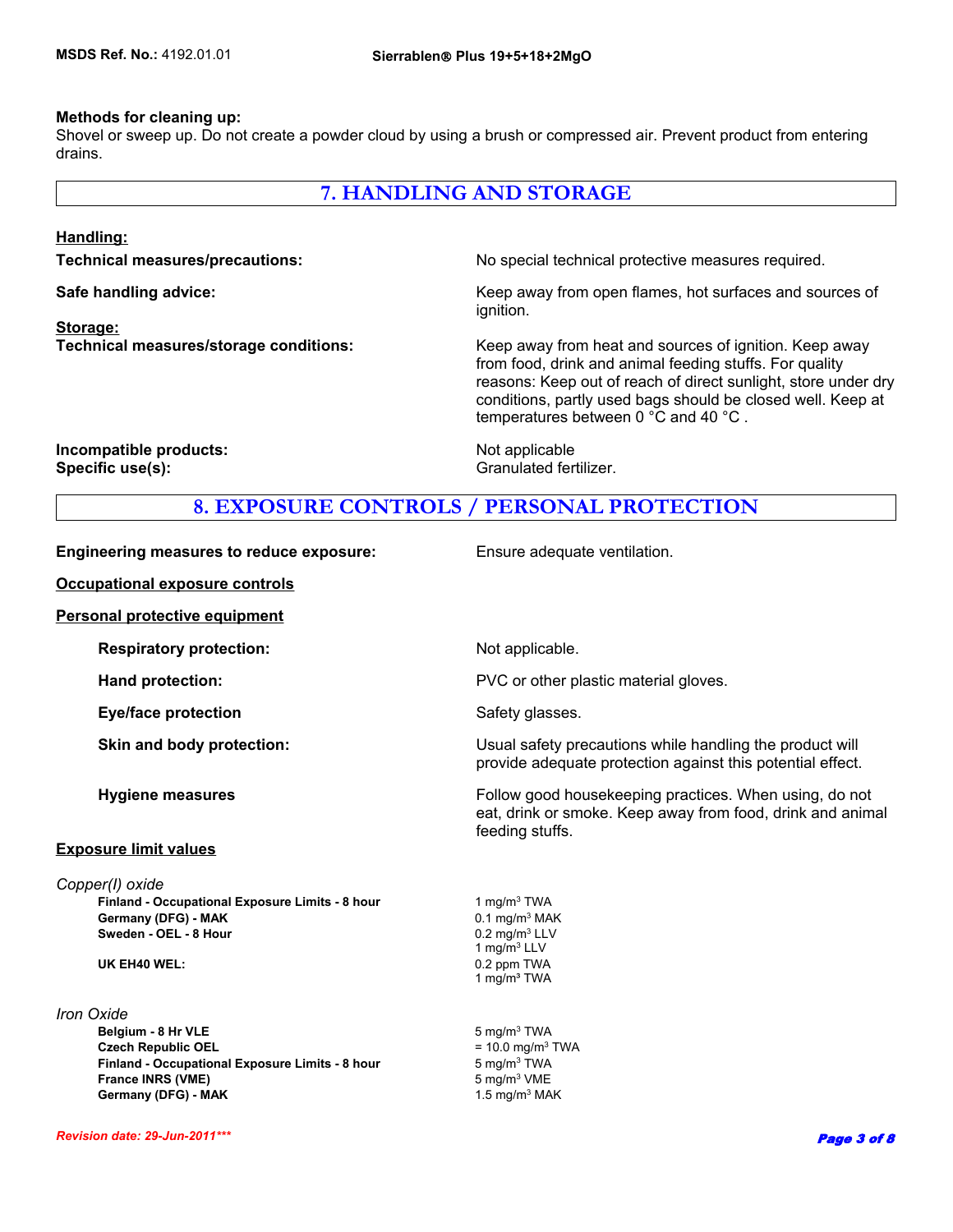**Spain - Valores Limite Ambientales - VLE** 5 mg/m<sup>3</sup> VLA-ED **Norway - 8 h:** 3 mg/m<sup>3</sup> TWA **Sweden - OEL - 8 Hour**  3.5 mg/m<sup>3</sup> LLV **UK EH40 WEL: Portugal - TWAs** 

**Czech Republic OEL** = 1 mg/m3 TWA  **Finland - Occupational Exposure Limits - 8 hour Germany TRGS900:** Germany (DFG) - MAK **DEGINE CONSTRANS CONSTRANS OF A MAK** 0.5 mg/m<sup>3</sup> MAK  **Norway - 8 h:** *Manganese Oxide*  **Belgium - 8 Hr VLE**

 **Portugal - TWAs** 0.2 mg/m3 TWA **Spain - Valores Limite Ambientales - VLE Sweden - OEL - 8 Hour** 

*Iron sulphate, FeSO4+1H2O*

**Norway - 8 h:** 0.01 mg/m<sup>3</sup>  **Portugal - TWAs** 1 mg/m3 TWA **Spain - Valores Limite Ambientales - VLE** 1 mg/m<sup>3</sup> VLA-ED **UK EH40 WEL:** LTEL (8 hr TWA) 1 mg/m<sup>3</sup> **Belgium - 8 Hr VLE** 1 mg/m<sup>3</sup> **Finland - Occupational Exposure Limits - 8 hour** 1 mg/m<sup>3</sup> **Netherlands - OEL - MACs:** 1 mg/m<sup>3</sup>

*Sulphur, S*

*Copper sulphate, CuSO4* **Finland - Occupational Exposure Limits - 8 hour** 1 mg/m<sup>3</sup> TWA **Germany (DFG) - MAK** 0.1 mg/m<sup>3</sup> MAK  **Sweden - OEL - 8 Hour** 0.2 mg/m3 LLV

*Manganese sulphate, MnSO4* **Belgium - 8 Hr VLE** 0.2 mg/m<sup>3</sup> **Czech Republic OEL** = 1 mg/m<sup>3</sup> TWA<br> **Finland - Occupational Exposure Limits - 8 hour** 0.5 mg/m<sup>3</sup> **Finland - Occupational Exposure Limits - 8 hour Germany TRGS900:** 0.5 mg/m3 TWA **Germany (DFG) - MAK** 0.5 mg/m<sup>3</sup> MAK **Netherlands - OEL - MACs:** 1 mg/m<sup>3</sup> **Norway - 8 h:** 2.5 mg/m<sup>3</sup>  **Portugal - TWAs** 0.2 mg/m3 TWA  **Spain - Valores Limite Ambientales - VLE** 0.2 mg/m3 VLA-ED **Sweden - OEL - 8 Hour** 

**UK EH40 WEL:** 5 mg/m<sup>3</sup>

#### *Calcium sulphate dihydrate, CaSO4+2H2O*

**France INRS (VME)** 10 mg/m<sup>3</sup> VME **Germany TRGS900:** 6 mg/m<sup>3</sup> TWA **Germany (DFG) - MAK** 1.5 mg/m<sup>3</sup> MAK

STEL (15 min) 2mg/m3  $0.5 \text{ mg/m}^3$  TWA<br> $0.5 \text{ mg/m}^3$  TWA  **France INRS (VME)** VME (poussières) = 10 mg/m3 1 mg/m3 LLV  $0.1$  mg/m<sup>3</sup> TWA 1 mg/m3 TWA 1 mg/m³ TWA 5 mg/m³ TWA  $0.2$  mg/m $3$  LLV 0.1 mg/m3 LLV  $0.2$  mg/m<sup>3</sup> LLV  **Belgium - 8 Hr VLE** 10 mg/m3 TWA 5 mg/m3 TWA 0.2 mg/m3 TWA

4 mg/m3 MAK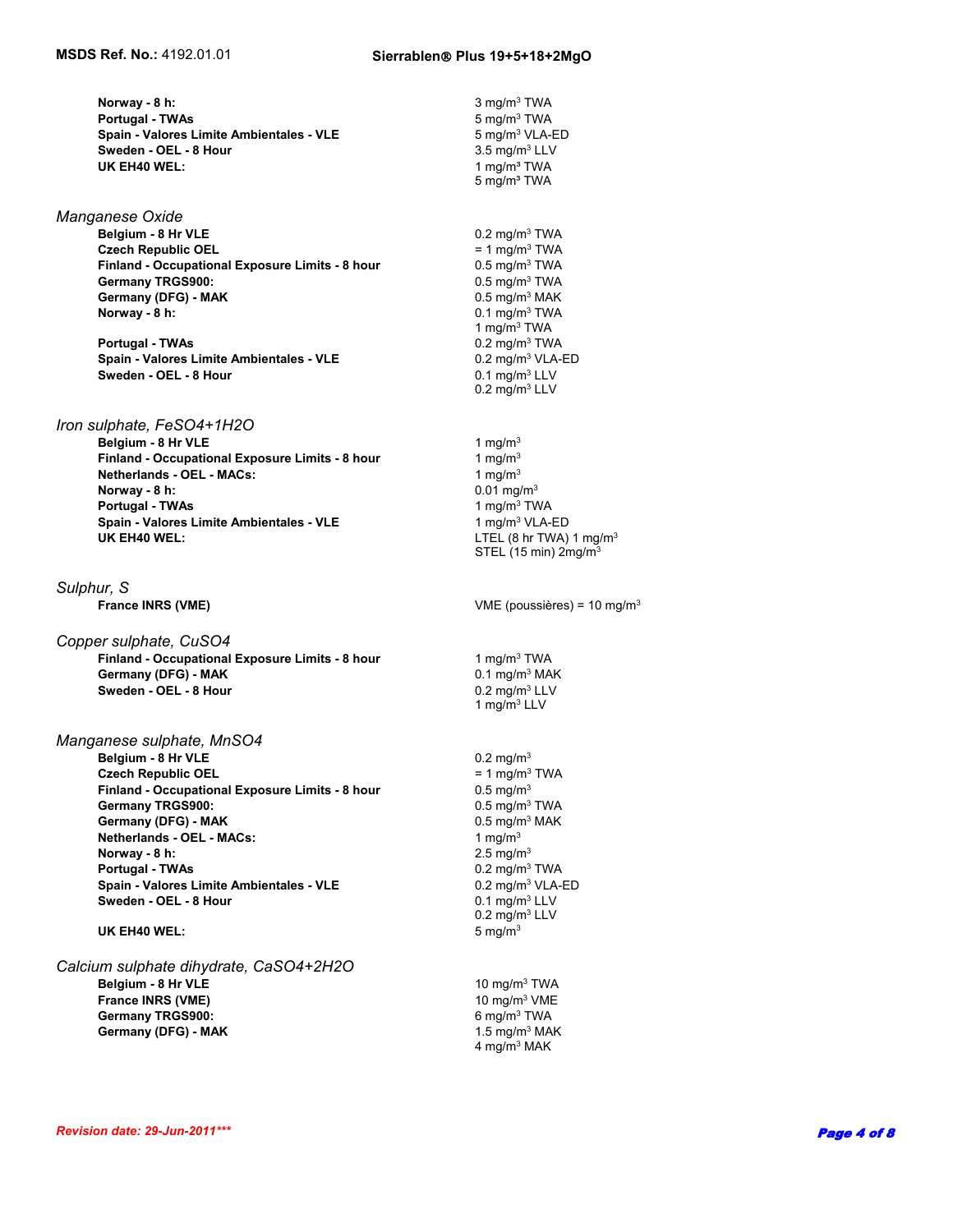**Spain - Valores Limite Ambientales - VLE Portugal - TWAs** 

**Norway - 8 h:** 10 mg/m<sup>3</sup> **Portugal - TWAs 10 mg/m<sup>3</sup> TWA Austria - MAKs** 6 mg/m3 **Spain - Valores Limite Ambientales - VLE** 10 mg/m<sup>3</sup> VLA-ED **UK EH40 WEL:** 10 mg/m<sup>3</sup> **Belgium - 8 Hr VLE**<br> **Czech Republic OEL**<br> **Czech Republic OEL**<br>
10 mg/m<sup>3</sup> TWA\*\*\* **Czech Republic OEL France - Valeurs Limites d'exposition (VLE)** 10 mg/m<sup>3</sup> **France INRS (VME)** 10 mg/m<sup>3</sup> VME<br> **Germany (DFG) - MAK** 6 mg/m<sup>3</sup> 6 mg/m<sup>3</sup> **Germany (DFG) - MAK** *Magnesium oxide, MgO* **Netherlands - OEL - MACs:** 10 mg/m<sup>3</sup>

10 mg/m3 VLA-ED **10 mg/m<sup>3</sup> TWA** 4 mg/m<sup>3</sup> TWA 10 mg/m3 TWA

### **9. PHYSICAL AND CHEMICAL PROPERTIES**

#### **General Information Physical State:** Solid Appearance: Granular **Color:** Brownish\*\*\* **Odor:** No information available

#### **Important Health Safety and Environmental Information**

**Decomposition temperature:** > 150°C **Solubility:** Coating not soluble, release nutrients through coating<br> **Flammability (solid. gas):** Non-flammable **Flammability (solid, gas):** 

#### **Other information**

|                                             | <b>10. STABILITY AND REACTIVITY</b>                                                                                |  |  |
|---------------------------------------------|--------------------------------------------------------------------------------------------------------------------|--|--|
| <b>Stability:</b>                           | Stable under recommended storage conditions.                                                                       |  |  |
|                                             |                                                                                                                    |  |  |
| <b>Conditions to avoid:</b>                 | Keep away from open flames, hot surfaces and sources of ignition.                                                  |  |  |
| <b>Materials to avoid:</b>                  | Combustible material.                                                                                              |  |  |
| <b>Hazardous decomposition</b><br>products: | No decomposition if stored normally. Thermal decomposition can lead to release of<br>irritating gases and vapours. |  |  |

### **11. TOXICOLOGICAL INFORMATION**

#### **Component information**

*Iron sulphate, FeSO4+1H2O*  **LD50/oral/rat =** 1389 mg/kg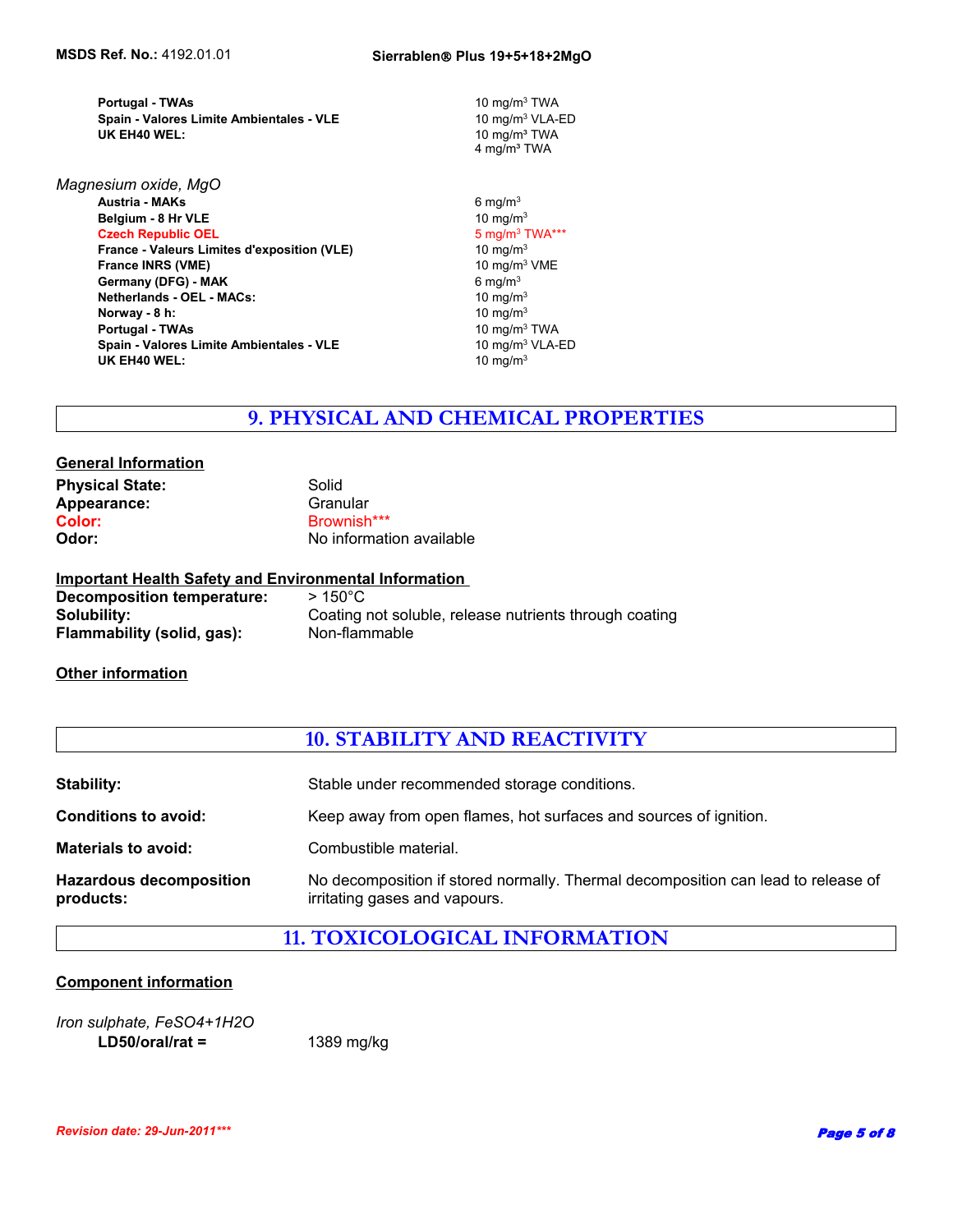| <b>Biuret</b>              |                                                                                 |
|----------------------------|---------------------------------------------------------------------------------|
| $LD50/oral/rat =$          | $> 5$ g/kg                                                                      |
| Sulphur, S                 |                                                                                 |
| $LD50/oral/rat =$          | > 2000 mg/kg                                                                    |
| $LD50/dermal/rat =$        | > 2000 mg/kg                                                                    |
| $LG50/inhalation/4h/rat =$ | $> 5,4$ mg/l                                                                    |
| Copper sulphate, CuSO4     |                                                                                 |
| $LD50/oral/rat =$          | 960 mg/kg                                                                       |
| Manganese sulphate, MnSO4  |                                                                                 |
| $LD50/oral/rat =$          | 9 g/kg                                                                          |
| <b>Product information</b> |                                                                                 |
| <b>Local effects</b>       |                                                                                 |
| <b>Skin effects:</b>       | May cause skin irritation in susceptible persons.                               |
| Eye effects:               | Contact with eyes may cause irritation.                                         |
| Inhalation:                | May cause sensitization by inhalation.                                          |
| Ingestion:                 | Ingestion may cause gastrointestinal irritation, nausea, vomiting and diarrhea. |

### **12. ECOLOGICAL INFORMATION**

#### **Product information**

#### **Water Endangering Class (WGK):** 1 (Scotts classification )\*\*\*

#### **Component information**

*Iron sulphate, FeSO4+1H2O*

**Ecotoxicity effects** EC50/48h/daphnia = >100mg/l LC50/96h/rainbow trout =  $>72.5$ mg/l (6d) EC50/72h/algae =  $22$ mg/l

*Copper sulphate, CuSO4*

**Ecotoxicity effects** EC50/48h/daphnia =0.8 mg/l

*Manganese sulphate, MnSO4*

**Ecotoxicity effects EC50/48h/daphnia => 100 mg/l** 

No ecological information is known on the product nor on any of its ingredients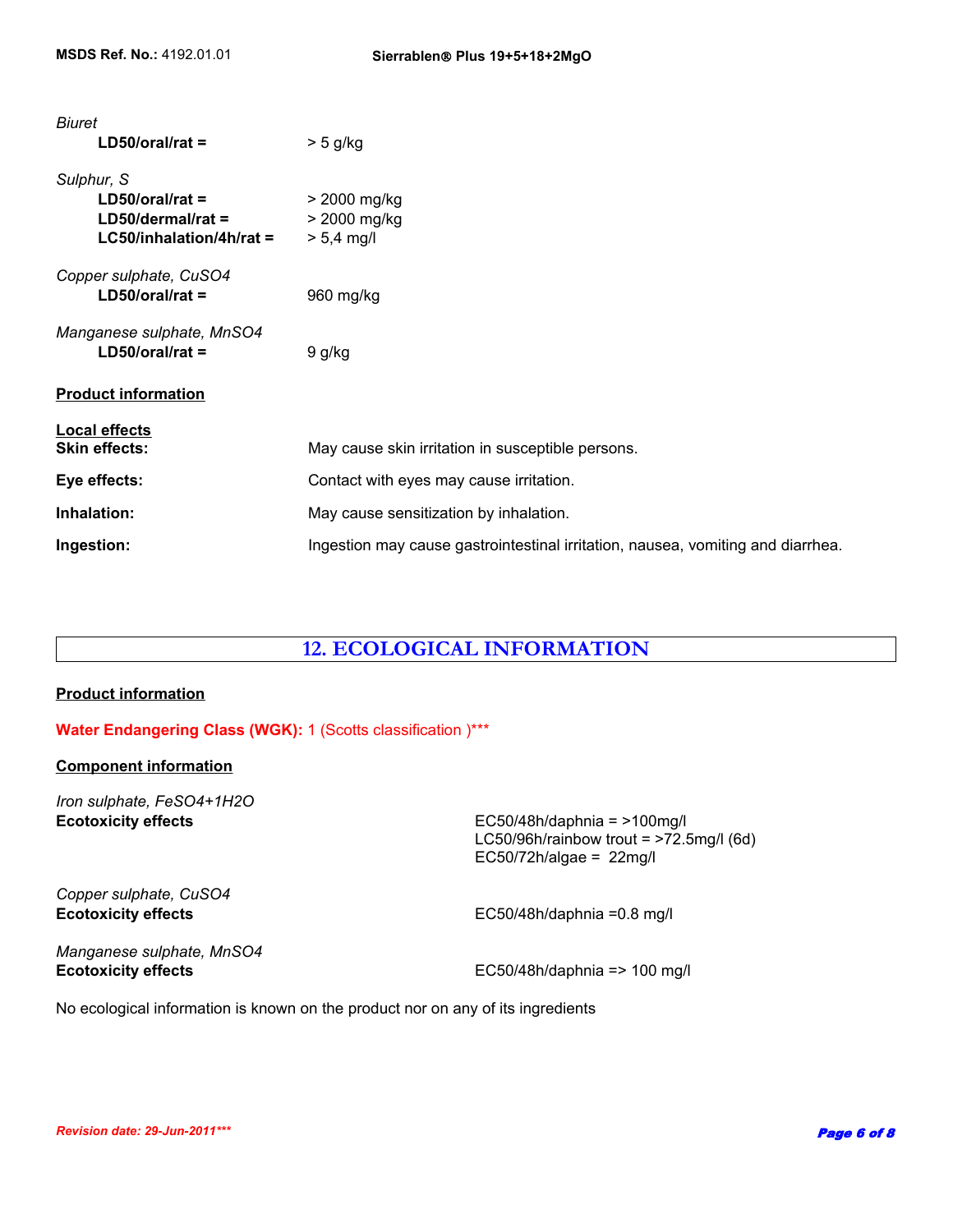### **13. DISPOSAL CONSIDERATIONS**

**Waste Disposal Methods:** Use up product completely. Packaging material is industrial waste

**Contaminated packaging:** Empty containers can be landfilled, when in compliance with the local regulations

**14. TRANSPORT INFORMATION**

| <b>Product information</b> |                              |
|----------------------------|------------------------------|
| <b>Physical State:</b>     | Solid                        |
| <b>ADR/RID</b>             |                              |
| <b>UN-No:</b>              | Not classified for transport |
| <u>IATA</u>                |                              |
| <b>UN-No:</b>              | Not classified for transport |
| IMO / IMDG                 |                              |
| <b>UN-No:</b>              | Not classified for transport |
|                            |                              |

### **15. REGULATORY INFORMATION**

#### **Indication of danger:**

This product does not have to be classified according to the EU regulations.

### **16. OTHER INFORMATION**

#### **Text of R Phrases mentioned in Section 3**

R 8 - Contact with combustible material may cause fire.

R22 - Harmful if swallowed.

R36/38 - Irritating to eyes and skin.

R36/37/38 - Irritating to eyes, respiratory system and skin.

R48/20/22 - Harmful: danger of serious damage to health by prolonged exposure through inhalation and if swallowed.

R50/53 - Very toxic to aquatic organisms, may cause long-term adverse effects in the aquatic environment.

R51/53 - Toxic to aquatic organisms, may cause long-term adverse effects in the aquatic environment.

**Reason for revision:** \*\*\* Indicates changes since the last revision. This version replaces all previous versions